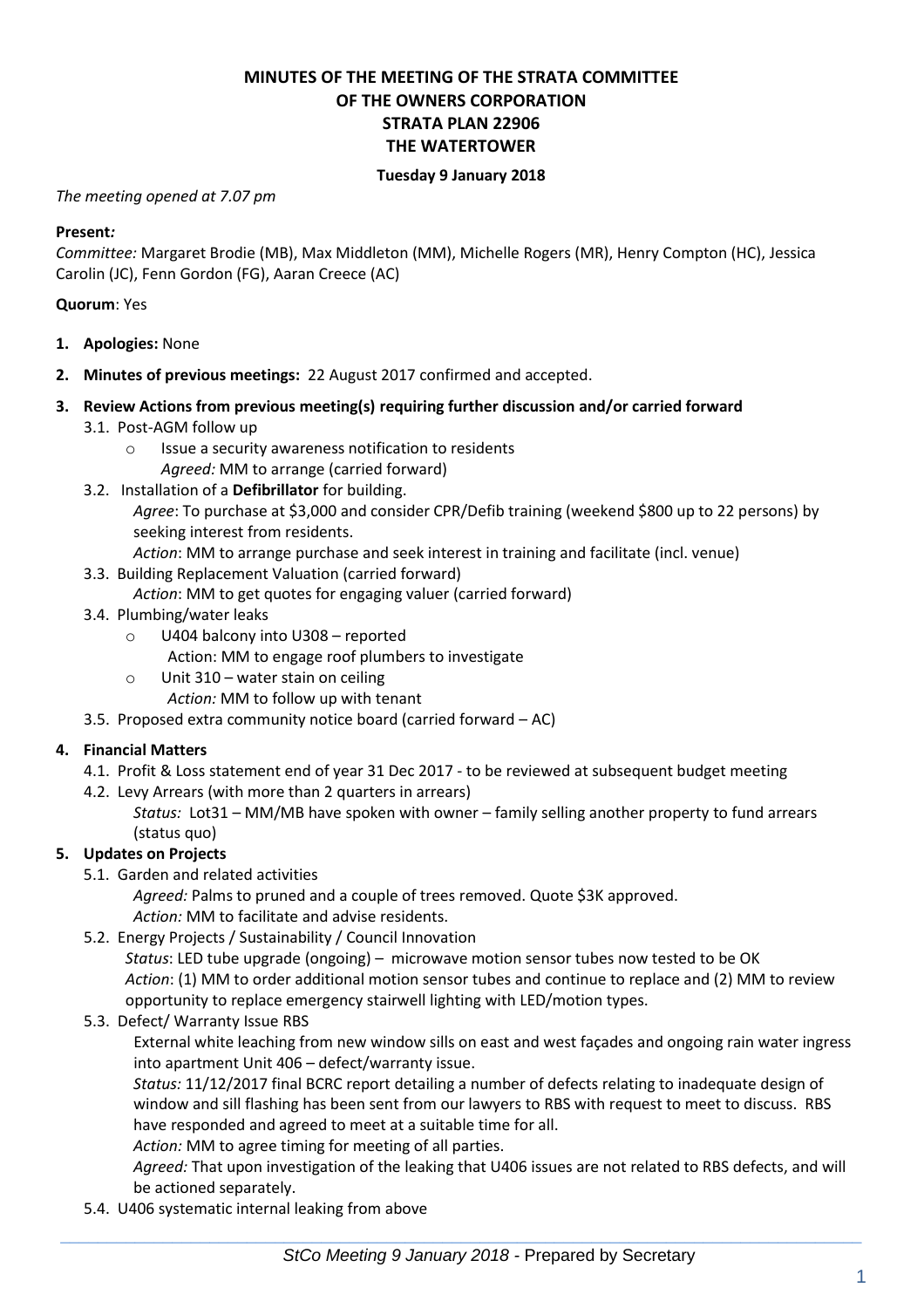*Action:* BCRC to engage contractor to rectify U406 leaking from roof/guttering above.

5.5. Atrium Remediation Work

BCRC have arranged for the preliminary investigative work and assessment to commence 7 February with Fraser abseilers.

*Action: MM* to advise residents about workers on site.

## **6. Building Management & Maintenance**

- 6.1. Plumbing / water leaking issues
	- o U403 roofing extended by DR King to rectify this issue. Now closed.
	- o Basement (centre section) car park now rectified. Now closed.
- 6.2. Carpet installed and painting of 4/5/6 floor landings as well as ground floor area near gym and behind pool and northern stairwells repainted. Item now closed.
- 6.3. Restoration of garden/pool/balcony furniture
	- *Status*: In progress (ongoing)

*Noted*: vote of thanks to Michelle and Trae for taking this on

6.4. Gym Improvements

*Status:* Gym improvements and new 4-year equipment lease executed with LifeFitness. Item now closed.

- 6.5. Window Cleaning
	- Two quotes received for approx.. \$10k.

*Agreed:* to hold off until after (or during) rectification of white leaching and window flashing repairs under legal and expert management.

6.6. Rosehill roller door and Garbage room roller door

Both doors reported to be continuing to make excessive noise.

*Action:* MM to advise Thompsons to attend for service.

### **7. Strata Administration & Compliance**

7.1. CPSGlobal / VHA-Vodafone proposal re rental of rooftop space for the installation of mobile antennae*. Status:* MM/MB ongoing dialogue with CPS Global and Vodafone legal representatives with the view to reach agreement of the lease terms.

*Noted:* that lawyers for Vodafone have progressed this favourably and that MM/MB are closer to agreeing the main terms and conditions of the lease.

*Next steps:* When the Committee is satisfied with the draft lease terms and conditions, it will be necessary to conduct an information meeting of owners followed by a general meeting to (i) seek funding approval to instruct our lawyers with the finalisation of the lease and (ii) seek agreement on the proposal by Vodafone.

7.2. By Laws reviewed and re-adopted at an EGM held 23/11/2017 and registered with LPI on 2/1/2018. *Noted*: that associated policies are still to be finalised and agreed at a committee level.

## 7.3. New Computer for MM

*Agreed*: to proceed with procurement and installation including back up /recovery arrangements

- 7.4. Other incidents/activities
	- o U5 floor noise complaint against U106 (resulting from recent renovations) *Noted:* That the parties have shared documentation and commenced discussions about process and actions to resolve, and have kept the Owners Corporation informed of progress.
	- o U403 re 4 year old child inadequately clothed in pool. *Noted:* MM to speak to parents
	- o U405 having received complaints from other residents needing confirmation of protocols *Noted:* MM to contact U405 tenants to discuss
	- o Other noise complaints noted:
		- o *U304 re* noise *from U405*
		- o U112 re use of pool after hours by other residents
		- o U110 re excessive noise from U6 in common area near gym
		- o U102 and U301 re noise from party held by U201
		- o U315 re noise from U316 (email copied to Secretary)
		- o U403 re noise from pool users
		- o U5 re U201 parking over the yellow boundary line
- 7.5. Inward correspondence received (not previously covered) requiring review/decisions/noting
	- o Application from U308 confirmed approval.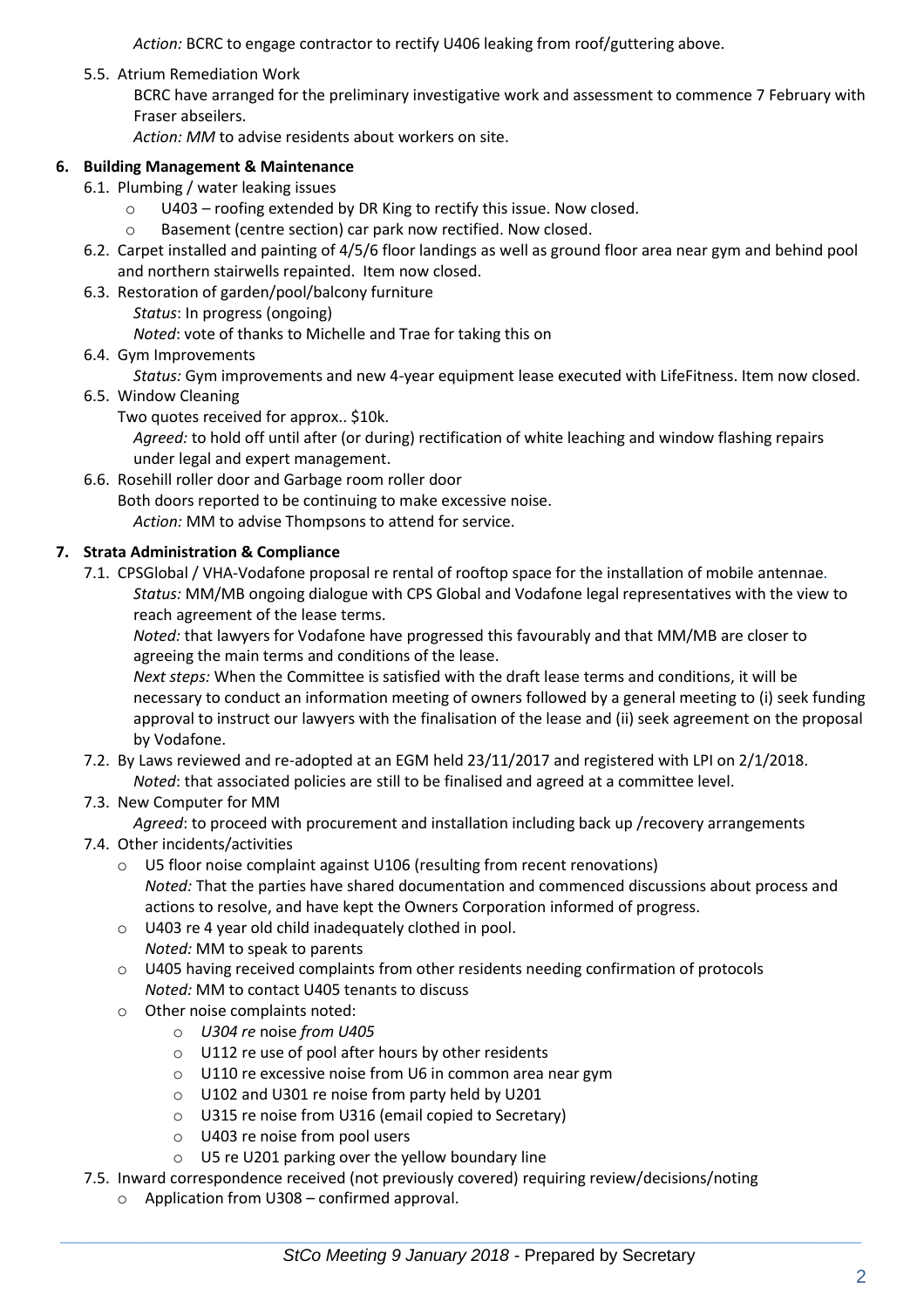- o U108 re keeping pot plants on common property: approved.
- $\circ$  U301 re keeping herb garden on 3<sup>rd</sup> floor near U308 common area approved.
- o U110 re installation of additional air-conditioning approved.
- o U7 notification of bathroom renovation work approved to proceed.
- o U115 notification of bathroom renovation work approved to proceed.
- o U103 notification of bathroom renovation work approved to proceed.
- o U101 re water penetration from bathroom of U201 *Action*: MM to engage plumbers
- o Optus re rooftop mobile antennae enquiry *Action*: No action as this is being addressed as part of Vodafone negotions with the Owners Corporations

### **8. Other New Business**

- 8.1. Mirvac offer of dilapidation report relating to installation of disabled ramp in Technology Park *Agreed:* to decline as there is likely to be little to no impact *Action:* MM to advise Mirvac
- 8.2. Christmas party / story event

*Vote of to thanks* Sam and Gina for their great contribution to the community spirit with the love stories displayed in the lobby.

8.3. Bonuses 2017 *(MB)*

*Agreed: Bonus for cleaner (\$2k) and building manager (\$3k) Action*: MM/MB to make payments

8.4. Garbage Bins (HC)

*Agreed*: 2 additional recycle bins are required due to weekly overflow *Action*: MM to facilitate

8.5. South and west external facing Tower windows (U601, U501, U501, U502) (FG)

*Agreed: To replace these as this was excluded from scope in the large 2012/13 remedial works (N, W & E facades)*

- *Action: MM to seek quotes*
- *8.6.* Skylights some eastern 3rd floor apartments need attention (HC) *Action: MM to review work required and facilitate quotes, etc*

### **9. Next meetings:**

- o Strata Committee: 2018+ budget meeting 13 January 2018
- o Annual General Meeting: 27 March 2018

## *The meeting closed at 8.50 pm*

*\*\*\*\*\*\*\*\*\*\*\*\*\*\*\*\*\*\*\*\*\*\*\*\*\*\*\*\*\*\*\*\*\*\*\*\*\*\*\*\*\*\*\*\*\*\*\*\*\*\*\*\*\*\*\*\*\*\*\*\*\*\*\*\*\*\*\*\*\*\*\*\*\*\*\*\*\*\*\*\**

## **10. Carried forward (remains on agenda)**

- 10.1. Pool Slab condition /ACOR Engineers recommendations Status: *MM is in consultation with another contractor to quote and repair areas on slap where seepage and damage evident.*
- 10.2. Repaint swimming pool *held over until timing and extent of works on slab decided*
- 10.3. External remedial works and window replacement:
	- o Wrap up / project sign off *ongoing with defect under consideration (see above)*
	- o Subsequent water penetration *warranty items as applicable with RBS.* In particular
		- o Unit 314 windows not adequately sealing in storm conditions *RBS to inspect and advise*
		- o *Now subject to defect claim. See separate item above. Close this item.*
	- o Future maintenance *incl. in 10 year plan*
- 10.4. Redwatch and Central to Eveleigh corridor project
	- o Monitor for community notifications and invites.
	- o Canopy on external front entry

Status: *New supplier (Sunshade OZ) has measured – awaiting quote* Resolved: *To hold off and consider later in year* 

10.5. Roof repairs identified in roof survey report

Resolved: *As not included in 2016 budget, to hold off and consider as an item in 2017/18 budgets*